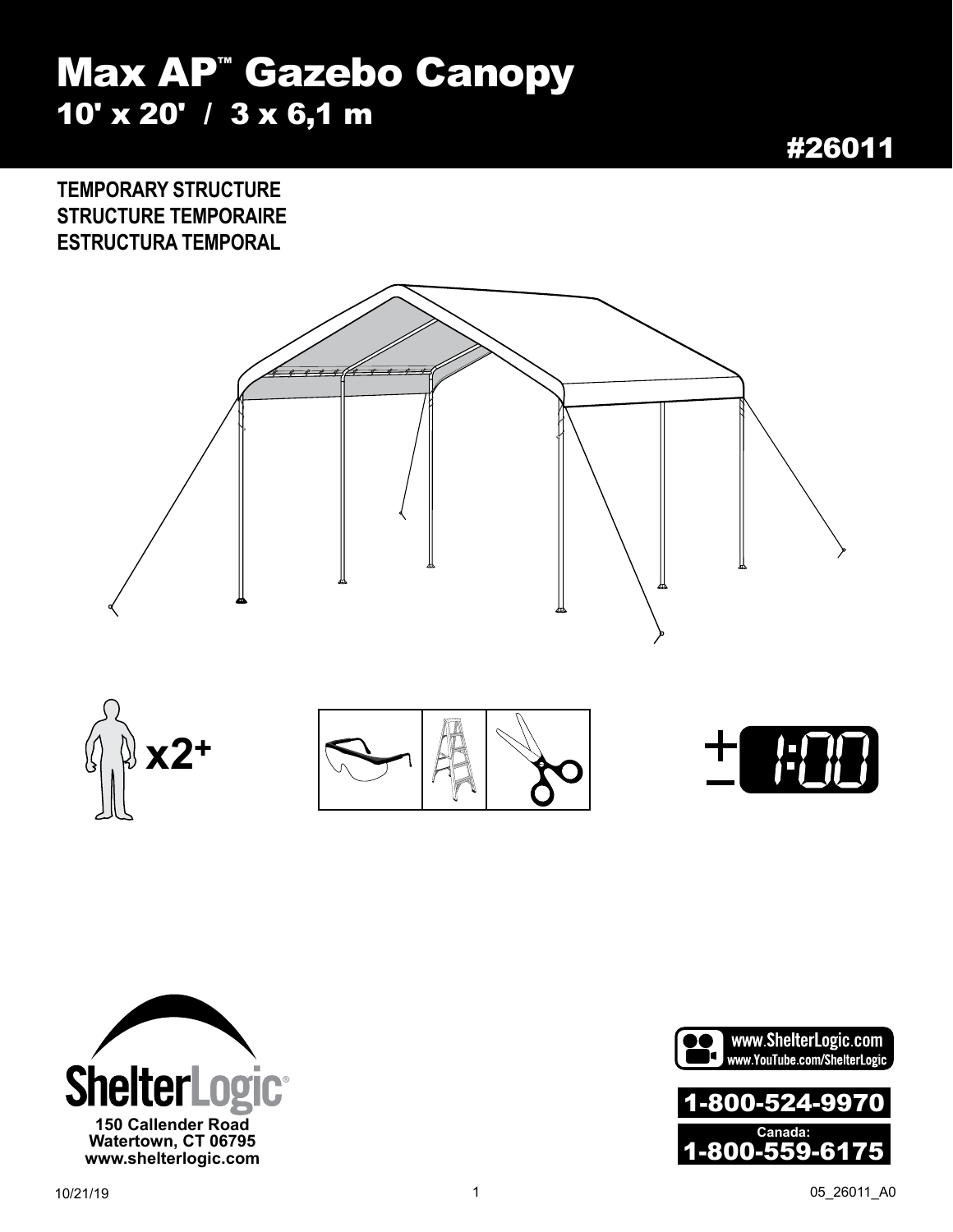**ATTENTION:** This shelter product is manufactured with quality materials. It is designed to fit the custom fabric cover included. **ShelterLogic® Group** Shelters offer storage and protection from damage caused by sun, light rain, tree sap, animal<br>- bird excrement and light snow. Please anchor this structure<br>properly. See manual for more anchoring details. Proper anchoring,<br>keeping cover tight and fr of the consumer. Please read and understand the installation detail, warnings and cautions prior to beginning installation. If you have any questions call the customer service number listed below. Please refer to the warranty card inside this package.

DANGER: Prior to installation, consult with all local municipal codes regarding installation of temporary shelters. Choose the location of your shelter carefully. *DANGER: Keep away from electrical wires.* Check for overhead utility lines, tree branches or other structures. Check for underground pipes or wires before you dig. DO NOT install near roof lines or other structures that could shed snow, ice or excessive run off onto your shelter. DO NOT hang objects from the roof or support cables.

**WARNING:** Risk of fire. DO NOT smoke or use open flame<br>devices (including grills, fire pits, deep fryers, smokers or lanterns,<br>etc.) in or around the shelter. DO NOT store flammable liquids<br>(gasoline, kerosene, propane, e

CAUTION: Use CAUTION when erecting the frame. Use<br>safety goggles during installation. Secure and bolt together<br>overhead poles during assembly. Be aware of pole ends.

#### PROPER ANCHORING AND INSTALLATION OF FRAME: **PROPER ANCHORING OF THE FRAME IS THE RESPONSIBILITY OF THE CONSUMER.**

**ShelterLogic® Group** is not responsible for damage to the unit or the contents from acts of nature. Any shelter that is not anchored securely has the potential to fly away causing damage, and is not covered under the warranty. Periodically check the anchors to ensure stability of shelter. **ShelterLogic® Group** cannot be responsible for any shelter that blows away. *NOTE:* Your shelter's cover can be quickly removed and stored prior to severe weather conditions. If strong winds or severe weather is forecast in your area, we recommend removal of cover.

### REPLACEMENT PARTS, ASSEMBLY, SPECIAL

ORDERS: Genuine **ShelterLogic®** replacement parts and accessories are available from the factory, including anchoring kits for nearly any application, replacement covers, wall and enclosure<br>kits, vent and light kits, frame parts, zippered doors and other accessories. All items are shipped factory direct to your door.

**QUESTIONS - CLAIMS - REPLACEMENT PARTS?<br>CALL OUR CUSTOMER SERVICE HOTLINE:<br>U.S.A: 1-800-524-9970<br>INTERNATIONAL: 001-860-945-6442<br>CANADA: 1-800-559-6175<br>HOURS OF OPERATION: MON-FRI 8:00AM-8:00PM ET, SAT-SUN 8:00AM-4:30PM ET.**

CARE AND CLEANING: A tight cover ensures longer life and performance. Always maintain a tight cover. Loose fabric can accelerate deterioration of cover fabric. Immediately remove any accumulated snow or ice from the roof structure with a broom, mop or other soft-sided instrument. Use extreme caution when removing snow from cover- always remove from outside the structure. DO NOT use hard-edged tools or instruments like rakes or shovels to remove snow. This could result in punctures to the cover. DO NOT use bleach or harsh abrasive products to clean the fabric cover. Cover is easily cleaned with mild soap and water.

**WARRANTY:** This shelter carries a limited warranty against<br>defects in workmanship. ShelterLogic® Group warrants to the<br>Original Purchaser that if properly used and installed, the product<br>and all associated parts, are free for a period of **1 YEAR FOR COVER FABRIC, END PANELS, AND FRAMEWORK**. Warranty period is determined by date of shipment from **ShelterLogic®** for factory direct purchases or date of purchase from an authorized reseller, (please save a<br>copy of your purchase receipt). If this product or any associated<br>parts are found to be defective or missing at the time of receipt,<br>**ShelterLogic® Group** will r the defective parts at no charge to the original purchaser. Replacement parts or repaired parts shall be covered for the remainder of the Original Limited Warranty Period. All shipping costs will be the responsibility of the customer. You must save the original packaging materials for shipment back. If you purchased from a local dealer, all claims must have a copy of original receipt. After purchase, please fill out and return warranty card for product registration. Please see warranty card for more details. This warranty gives you specific legal rights, and you may also have other rights which vary from state to state.

Covered by U.S. Patents and patents pending: 6,871,614; 6,994,099; 7,296,584;<br>D 430.306: D 415.571: D 414.564: D 409.310: D 415.572

06072019



ATTENTION : Cet abri est fabriqué avec des matériaux de qualité. Il est conçu en fonction de la toile adaptée fournie. Les abris **ShelterLogic® Group** offrent de l'espace de rangement et de la protection contre les dommages causés par le soleil, la pluie légère, la sève, les excréments d'animaux ou d'oiseaux et la neige légère. Veuillez ancrer adéquatement cette structure. Consultez le guide pour connaître les détails sur l'ancrage. Il incombe à l'utilisateur d'assurer un ancrage adéquat et de garder la toile bien tendue et exempte de neige ou de débris. Veuillez lire et vous assurer de bien comprendre les détails de l'installation, les avertissements et les mises en garde avant d'entreprendre l'installation. Pour toute question, téléphonez au service à la clientèle au numéro ci-dessous. Veuillez aussi consulter la fiche de garantie se trouvant dans l'emballage.

**DANGER :** Avant d'entreprendre l'installation, vérifiez tous les<br>règlements municipaux concernant les abris temporaires. Choisissez<br>soigneusement l'emplacement de l'abri. <u>DANGER :</u> Tenez-vous éloigné<br>des fils électriques et les autres types de structures. Avant de creuser, vérifiez la présence<br>de tuyaux ou de fils enfouis. N'installez PAS cet abri à proximité d'un<br>toit ou de toute autre structure pouvant laisser tomber de la neige, de la<br>g de soutien.

AVERTISSEMENT : Risque d'incendie. Ne fumez PAS et n'utilisez AUCUN dispositif produisant des flammes (p. ex., un barbecue, un foyer, une friteuse, un fumoir ou une lanterne) à proximité de l'abri. Ne rangez PAS des liquides inflammables (essence, kérosène, propane, etc.) à proximité de l'abri. N'exposez pas le dessus ou les parois de l'abri au feu ou à toute source d'incendie.

**ATTENTION :** Soyez PRUDENT au moment de monter<br>l'armature. Portez des lunettes de sécurité durant l'installation. Boulonnez les mâts supérieurs durant l'assemblage. Prenez garde aux extrémités des mâts.

## ANCRAGE ET INSTALLATION DE L'ARMATURE : **IL INCOMBE À L'UTILISATEUR D'ASSURER L'ANCRAGE ADÉQUAT DE L'ARMATURE.**

**ShelterLogic® Group** n'assume aucune responsabilité pour les dommages causés à l'abri ou à son contenu par les catastrophes naturelles. Tout abri n'étant pas ancré solidement risque de s'envoler et de causer des dommages, ce qui n'est pas couvert par la garantie. Vérifiez périodiquement les ancrages pour assurer la stabilité de l'abri.<br>**ShelterLogic® Group** ne peut être tenue responsable d'un abri qui<br>s'envole. <u>REMARQUE :</u> La toile de l'abri peut être retirée rapidement pour être entreposée en prévision de mauvais temps. Si des vents forts ou du mauvais temps sont prévus pour votre région, nous vous recommandons d'enlever la toile de l'abri.

PIÈCES DE RECHANGE ET COMMANDES SPÉCIALES : Des pièces de rechange et des accessoires d'origine **ShelterLogic®** sont disponibles à l'usine, notamment des nécessaires d'ancrage pour presque toute utilisation, des toiles de rechange, des ensembles de parois, des nécessaires d'aération ou d'éclairage, des pièces d'armature, des portes à glissière, etc. Tous ces articles sont expédiés directement chez vous à partir de l'usine.

**QUESTIONS - RÉCLAMATIONS - PIÈCES DE RECHANGE? APPELER NOTRE SERVICE CLIENTÈLE HOTLINE:**

**U.S.A. : 1-800-524-9970 INTERNATIONAL : 001-860-945-6442 CANADA : 1-800-559-6175 HEURES D'OUVERTURE : LUN-VEN 8:00AM-8:00PM ET, SAM-DIM 8:00AM-4:30PM ET.**

ENTRETIEN ET NETTOYAGE : Une toile bien tendue assure une longue durée utile. Gardez toujours la toile bien tendue. Une toile desserrée accélère la détérioration du tissu. Enlevez sans attendre toute accumulation de débris sur le toit à l'aide d'un balai, d'une vadrouille ou d'un autre outil souple. Soyez très prudent au moment d'enlever la neige de la toile. Enlevez-la toujours à partir de l'extérieur de la structure. N'utilisez PAS d'outils rigides comme des râteaux ou des pelles pour enlever la neige, car ils risqueraient de perforer la toile. N'utilisez PAS de javellisants ou d'abrasifs pour nettoyer la toile. Utilisez tout simplement de l'eau savonneuse pour nettoyer la toile.

GARANTIE : Cet abri offre une garantie limitée contre les défauts de fabrication. **ShelterLogic® Group** garantit à l'acheteur initial que s'il est installé et utilisé adéquatement, cet article et toutes ses pièces sont exempts de défaut de fabrication pendant une période de : **1 AN POUR LA TOILE, LES PANNEAUX D'EXTRÉMITÉ ET L'ARMATURE.** La période de garantie est calculée à partir de la date d'expédition par **ShelterLogic®** pour les achats faits directement à l'usine ou de la date d'achat chez un revendeur autorisé (veuillez conserver votre reçu d'achat). Si cet article ou une de ses pièces est jugé défectueux ou qu'il est manquant au moment de la réception, ShelterLogic® Group réparera ou remplacera, à sa discrétion, toute pièce défectueuse sans frais pour l'acheteur initial. Toute pièce remplacée ou réparée demeure couverte durant le reste de la période de garantie limitée initiale. Tous les frais d'expédition sont à la charge du client. Veuillez conserver le matériel d'emballage initial pour l'envoi de retour. Pour les achats faits chez un marchand local, toute réclamation doit être accompagnée d'une copie du reçu initial. Après l'achat, veuillez remplir et expédier la fiche de garantie pour inscrire l'article. Veuillez consulter la fiche de garantie pour obtenir de plus amples renseignements. Cette garantie vous donne des droits juridiques spécifiques, et vous pouvez également avoir d'autres droits qui varient d'un état à état.

droits qui varient à un état à état.<br>Brevets Américains et brevets en instance : 6,871,614; 6,994,099; 7,296,584; D 430,306; D 415,571; D 414,564; D 409,310; D 415,572

**ATENCIÓN:** Este producto de toldo está fabricado con<br>materiales de calidad. Está diseñado para adaptarse a la cubierta<br>personalizada incluida. Los toldos ShelterLogic® Group le ofrecen<br>almacenamiento y protección de los d lluvia ligera, savia de árboles, animales - excrementos de aves y<br>nieve ligera. Por favor ancle este toldo correctamente. Consulte<br>el manual para más detalles de anclaje. El anclaje adecuado, el mantener ía cubierta apretada y libre de nieve y los desechos es<br>la responsabilidad del consumidor. Por favor, lea y entienda los<br>detalles de instalación. advertencias y precauciones antes de<br>comenzar la instalación. Si us consulte la tarjeta de garantía dentro de este empaque.

PELIGRO: Antes de su instalación, consulte todos los códigos municipales locales con respecto a la instalación de toldos temporales. Elija la ubicación del toldo cuidadosamente. *PELIGRO:* Manténgala alejada de cables eléctricos. Revise que no haya cables de utilidad, ramas de árboles u otras estructuras. NO lo instale cerca de cables del techo u otras estructuras que puedan acumular nieve, hielo o deslizamientos excesivos hacia la carpa. NO cuelgue objetos del techo o cables de soporte.

ADVERTENCIA: Riesgo de incendio. NO lo use con artefactos humeantes o de flama abierta (incluyendo asadores, fogones, freidoras, ahumadores o linterna de combustible). NO<br>almacene líquidos inflamables (gasolina, queroseno, gas propano,<br>etc.) dentro o cerca de la carpa. No lo exponga a ninguna fuente<br>de flama abierta.

PRECAUCIÓN: Use PRECAUCIÓN cuando esté parando el marco. Use protección ocular durante la instalación. Asegure y atornille los postes superiores durante el ensamble. Tenga cuidado de los extremos de los postes.

### ANCLAJE E INSTALACIÓN APROPIADA DEL MARCO: **EL ANCLAJE APROPIADO DEL MARCO ES LA RESPONSABILIDAD DEL CONSUMIDOR.**

**ShelterLogic® Group** no es responsable por daños al toldo o los contenidos guardados debajo de ella provinientes de actos de la naturaleza. Aquel toldo que no esté anclado de manera segura tienen el potencial de volar causando daños. Periódicamente revise el anclaje para asegurar la estabilidad del toldo. El sistema de anclaje preferido es el ūso de estacas atomilladas a cemento<br>para el marco. **ShelterLogic® Group** no puede ser responsable<br>si la carpa vuel. <u>MOTA:</u> Su marco y cubierta del toldo pueden ser<br>removidos y almacenados rápi condiciones severas del clima. Si hay pronósticos de fuertes vientos y climas severos en su área, le recomendamos remover la cubierta.

**PARTES DE REPUESTO, ENSAMBLE,<br>ORDENES ESPECIALES: Partes de repuesto y<br>accesiorios genuinos de ShelterLogic® Corp. están disponibles<br>de fabrica, incluyendo juegos de anclaje para casi cualquier** aplicación, cubiertas de repuesto, parades y juegos de parades, ventilas y juegos de luz, partes para marco, puertas con cierre y<br>otros accesorios. Todos los artículos serán enviados de fabrica<br>directamente a su puerta.

**CONSULTAS Y RECLAMACIONES - PIEZAS DE REPUESTO? LLAME A NUESTRA LÍNEA DE SERVICIO: U.S.A: 1-800-524-9970 INTERNATIONAL: 001-860-945-6442 CANADA: 1-800-559-6175 HORAS DE OPERACIÓN: LUN-VIE 8:00AM-8:00PM ET, SÁB-DOM 8:00AM-4:30PM ET.**

CUIDADO Y LIMPIEZA: Un toldo apretado asegurará una larga vida y desempeño. Siempre mantenga una cubierta apretada. Un material suelto puede acelerar la deterioración del toldo. Inmediatamente remueva cualquier acumulación de agua de lluvia, nieve o hielo de la estructura con una escoba, trapeador u otro instrumento con lado suave. Use extremo cuidado cuando remueva la nieve de la cubierta, siempre remuevala desde afuera de la estructura. NO use cloro o productos abrasivos para limpiar la carpa. La cubierta puede limpiarse fácilmente con agua y jabón suave.

GARANTÍA: Este cobertizo cuenta con una garantía limitada contra defectos de fabricación. **ShelterLogic® Group** garantiza al comprador original que si se utilizan e instalan adecuadamente,

el producto y todas las partes asociadas, están libres de defectos<br>de fabricación por un período de:<br>1 AÑO PARA LA CUBIERTA DE TELA, PANELES DE<br>EXTREMO Y ESTRUCTURA. El período de garantía se<br>determina por la fecha de enví distribuidor autorizado, (por favor, guarde una copia de su recibo de compra). Si este producto o cualquier parte asociada se encuentra defectuoso o no en el momento de la recepción,<br>**ShelterLogic® Group** reparará o reemplazará, a que la opción,<br>las partes defectuosas sin costo alguno para el comprador original. Las piezas de repuesto o pieza reparada serán cubiertos<br>por el resto de la original periodo de Garantía Limitada. Todos<br>los gastos de envío correrán a cargo del cliente. Debe guardar los materiales de embalaje originales para su envío posterior. debe tener una copia del recibo original. Después de la compra, por favor complete y devuelva la tarjeta de garantía para registrar<br>el producto. Por favor, consulte la tarjeta de garantía para<br>obtener más detalles. Esta garantía le otorga derechos legales<br>específicos, y usted también p

Cubierto por las Patentes de E.U.A. y patentes pendientes: 6,871,614; 6,994,099; 7,296,584; D 430,306; D 415,571; D 414,564; D 409,310; D 415,572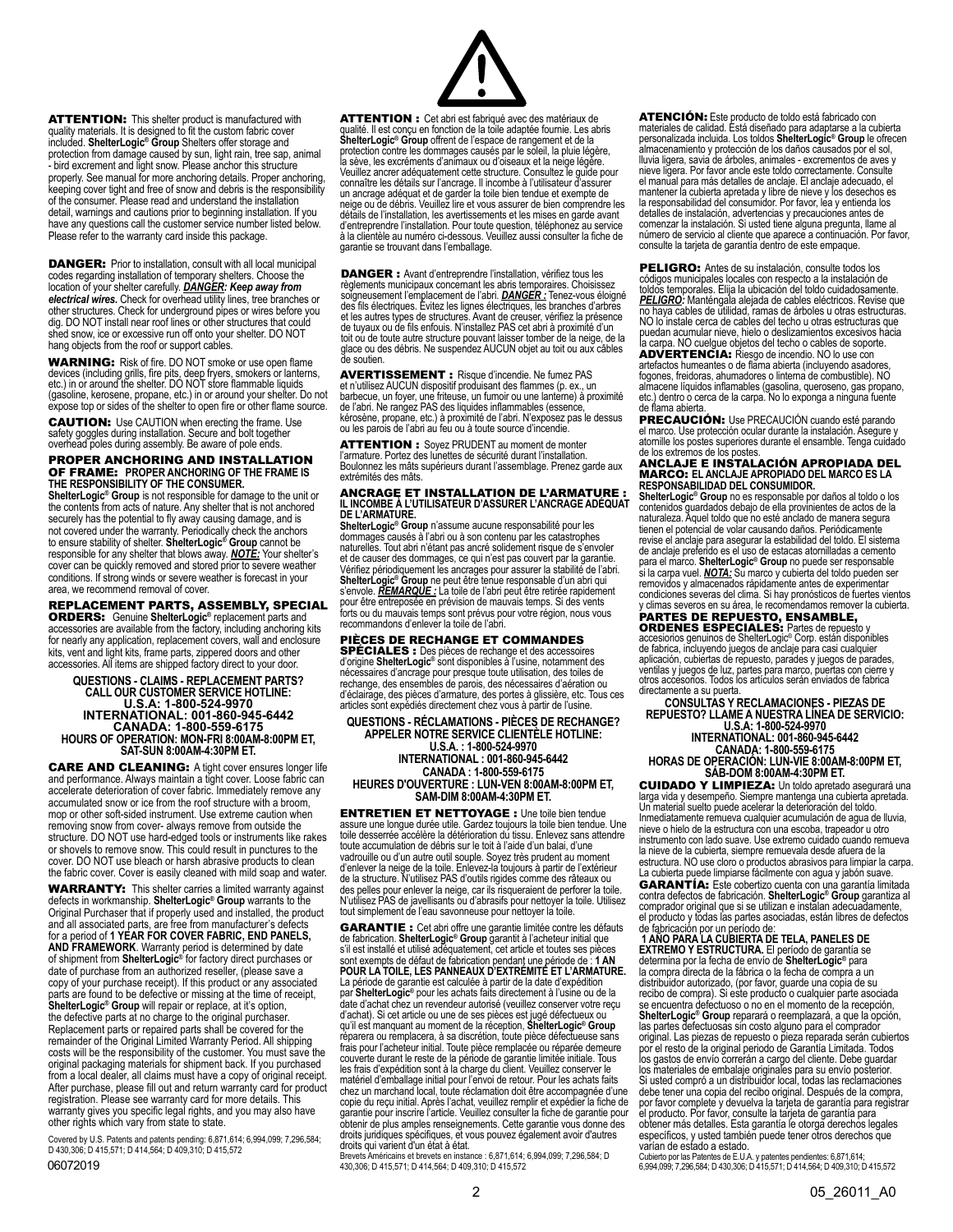

















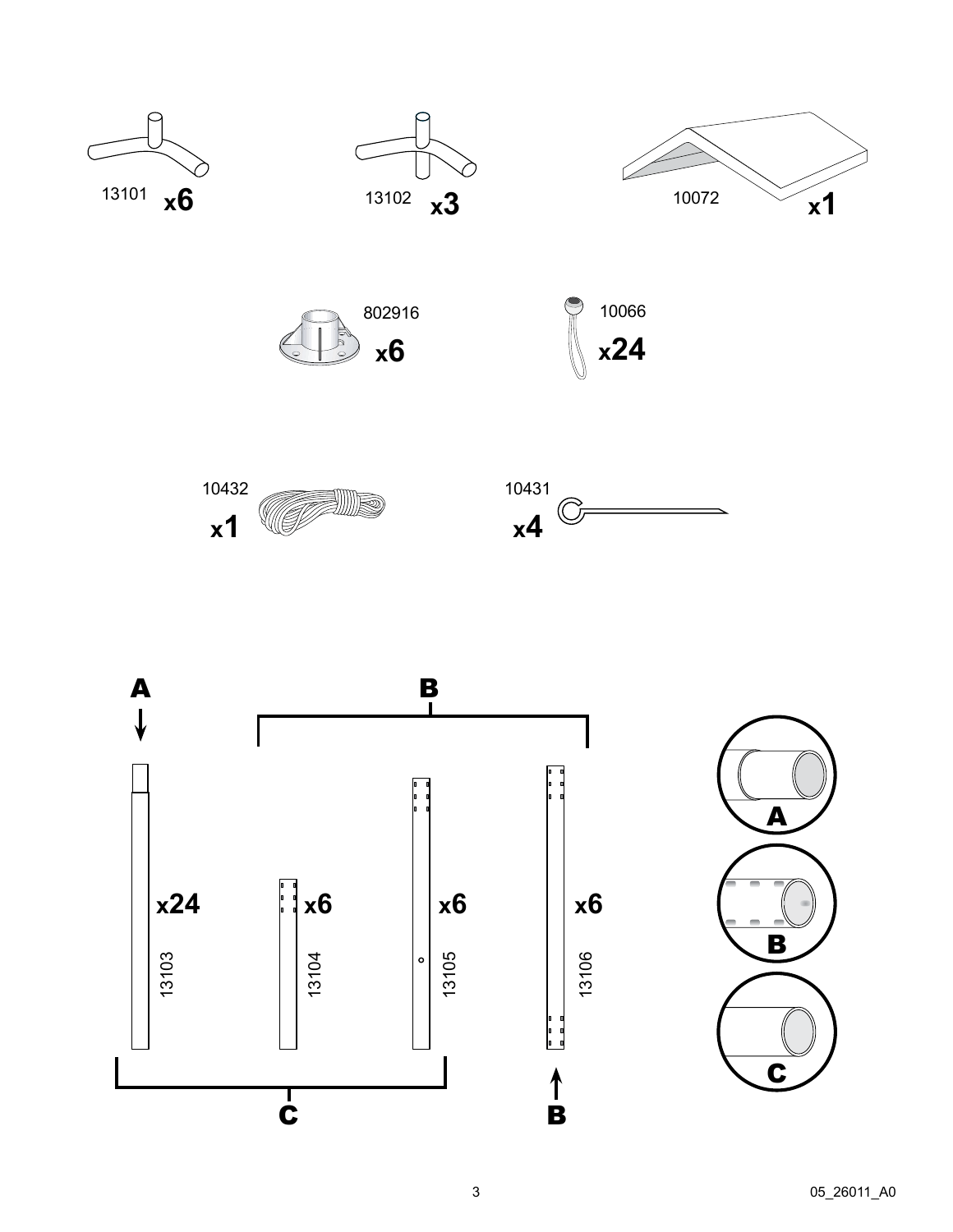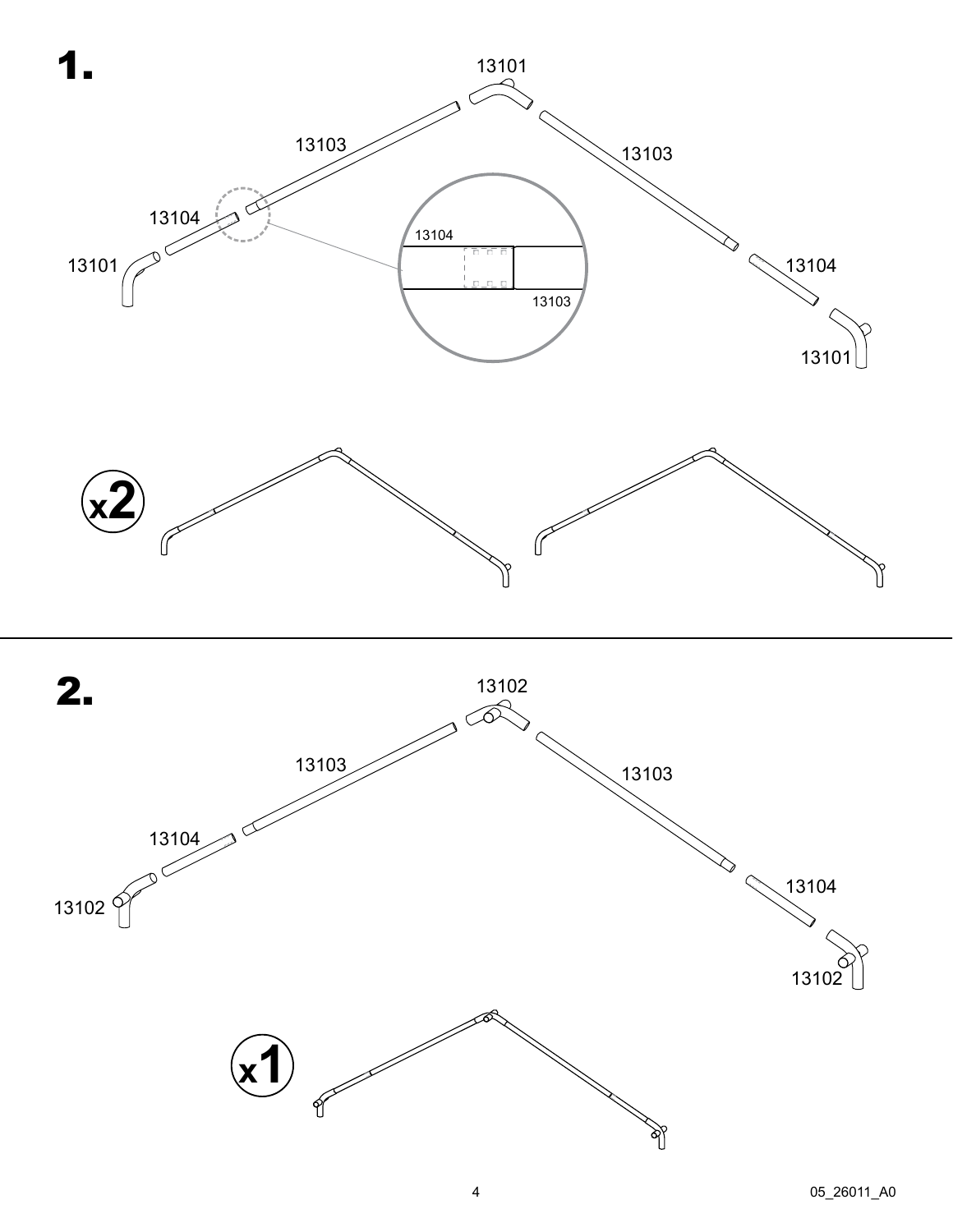

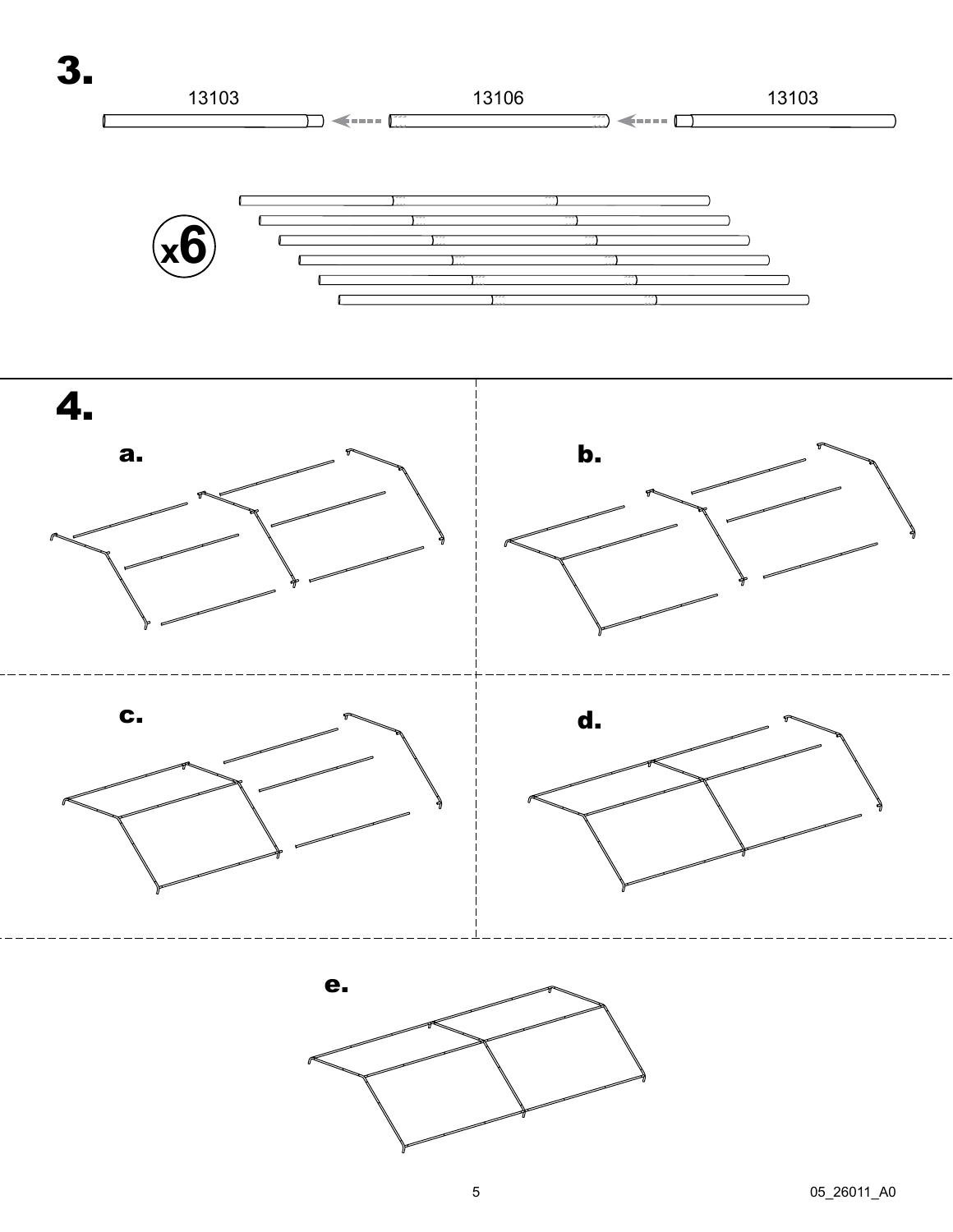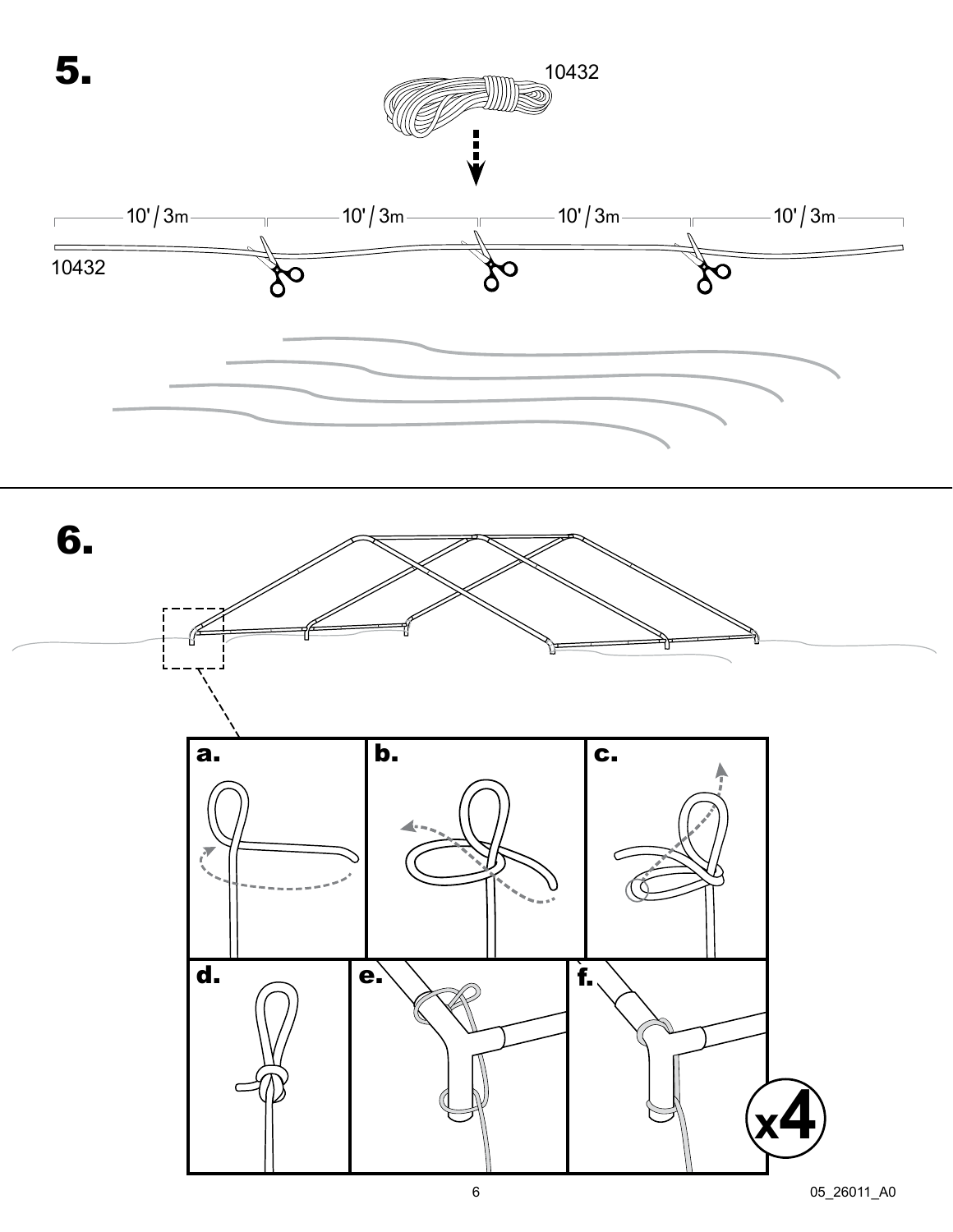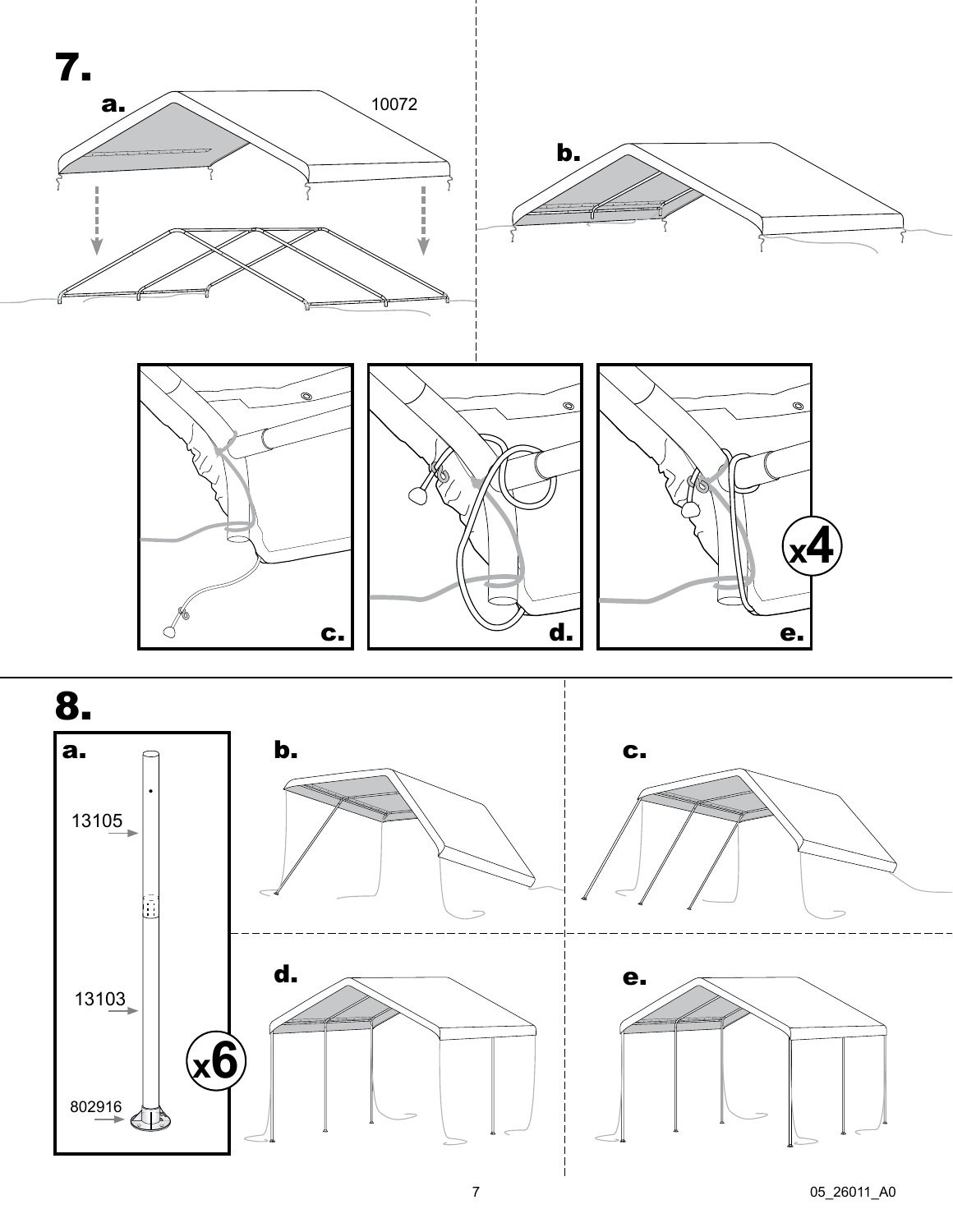# **ANCHOR GUIDE / GUIDE D'ANCRAGE / GUÍA DEL ANCLA**

**ShelterLogic shelters, canopies and garages come with a basic "install" end rib anchor kit to secure and square-up the frame during installation. In most situations, additional anchors are recommended. ShelterLogic suggests one anchor per leg.**

**Tous les abris et tentes ShelterLogic viennent avec une trousse d'ancrage d'« installation » de base, pour chaque bout de l'abri, pour sécuriser et bien installer la charpente et s'assurer qu'elle soit rectangulaire. Dans la plus part des situations, des ancrages additionnels sont recommandés. ShelterLogic vous suggère un ancrage par pieds.**

**Los refugios, los toldos y los garajes de ShelterLogic vienen con un básico "instalar" el juego del ancla de la costilla del extremo para asegurar y encuadrar - para arriba el marco durante la instalación. En la mayoría de las situaciones, se recomiendan las anclas adicionales. ShelterLogic sugiere una ancla por pierna.**

### **SHEDS, GARAGES, GREENHOUSES, STORAGE SHELTERS GARAGES, SERRES, ABRIS ET ABRI DE STOCKAGE GARAJES, COBERTIZOS Y REFUGIOS DEL AMANCENAJE**



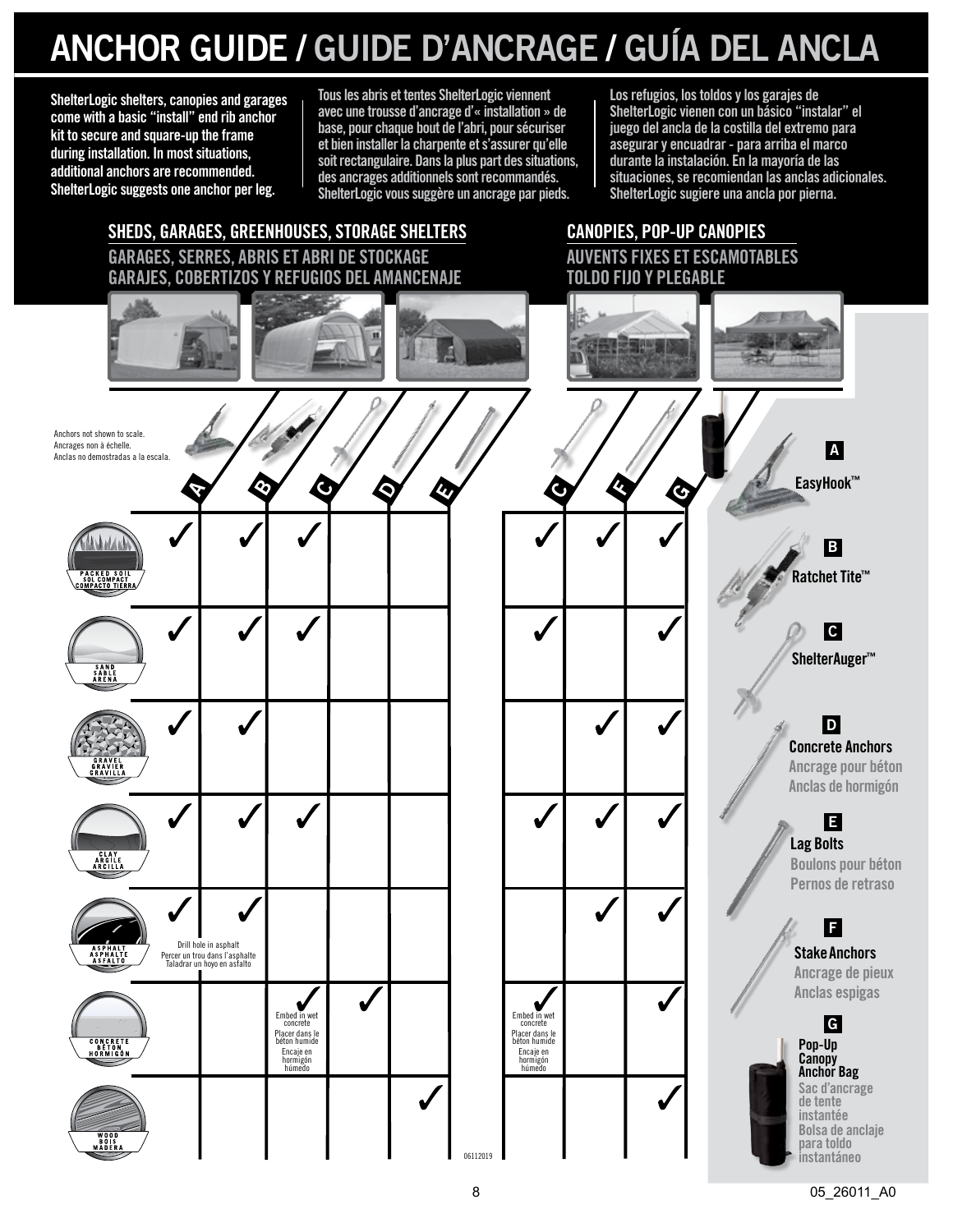